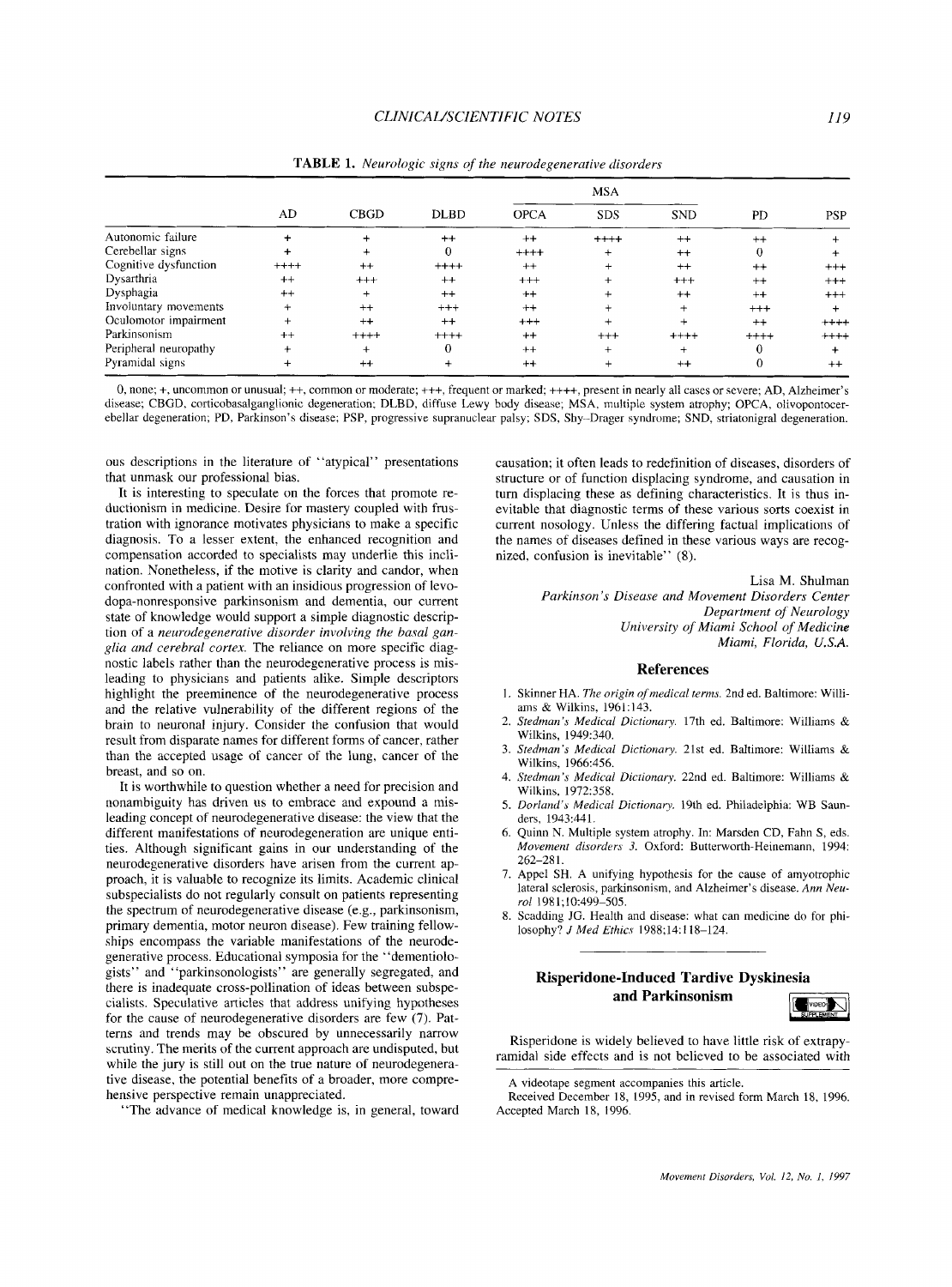tardive dyskinesia. We report, with videotape accompaniment, a patient who developed parkinsonism and involuntary oralbuccal-lingual dyskinesias while undergoing treatment for manic-depressive disorder with risperidone. This case emphasizes the importance of vigilance regarding the risks for involuntary movement disorders in patients on neuroleptics, including patients being treated with atypical neuroleptics such as risperidone.

#### **Case Report**

**A** 69-year-old man with a long history of bipolar disorder presented to our clinic with complaints of "tremors, inside and out." He had been admitted to the state psychiatric hospital -1 **<sup>1</sup>** months earlier, with what was described as a manic episode, and was treated with valproic acid 250 mg b.i.d., lorazepam 1 mg q.i.d., buproprion hydrochloride 75 mg t.i.d., trihexyphenidyl *5* mg bid., and risperidone 3 mg b.i.d. There were no involuntary movements or gait difficulties at the time of that admission. His mood disorder improved, and he was discharged. However, a few months after discharge, he developed involuntary mouth movements, tremor, slowness, and difficulty with gait. The patient was treated with risperidone for a total of 10 months, at which point both the risperidone and trihexyphenidyl were discontinued. However, the movements and parkinsonism persisted, and he was seen initially in our clinic 3 weeks after the risperidone had been discontinued. Past medical history was significant for exposure to thiothixene hydrochloride (Navane) 10 years earlier, with no movement disorders during or following that treatment. The patient was edentulous, but had no involuntary oral movements prior to institution of the risperidone. Medications at the time of both of our evaluations included valproic acid 250 mg bid., lorazepam 1 mg t.i.d, and buproprion hydrochloride 75 mg t.i.d.

Initial examination revealed a thin Caucasian gentleman. He appeared anxious, but mental status was otherwise normal. Cranial nerve examination revealed mild masked facies. The patient was edentulous and wearing loose fitting dentures. There were marked to severe continuous oral-buccal-lingual dyskinesias (Segment 1). Motor examination was significant for mild rigidity of the neck and moderate rigidity of all extremities with cogwheeling. There was moderate rest tremor of both upper extremities, which was symmetric. Rapid alternating movements were moderately slowed, with breakdown of movement bilaterally. Gait examination revealed short step height and length, with mild stooped posture and bradykinesis. No other abnormalities were noted. The last follow-up examination in our clinic was done 4 weeks later. Severe oral-buccal-lingual dyskinesias persisted (Segment 2). No rigidity was noted in the neck or in the extremities. No rest or action tremor was seen. Rapid alternating movements were minimally slowed. Ability to rise from a chair and gait were normal. Thereafter, attempts at follow-up failed, despite repeated efforts, and the person at the patient's previous residence reported that the patient had been readmitted to a psychiatric facility in a nearby state, following a gambling spree.

### **Discussion**

Although this patient had a remote history of exposure to neuroleptics, symptoms of parkinsonism and dyskinesias did not emerge until the patient was treated with risperidone. Additionally, although the patient is edentulous, these movements did not precede risperidone treatment, making it unlikely that the movements represent involuntary oral movements, which can be seen in the edentulous elderly, without other cause. It is likely that this patient's parkinsonism and tardive dyskinesia were induced by risperidone.

A recent advance in pharmacotherapy has been the development of newer antipsychotic medications, such as clozapine and risperidone, which are felt to cause relatively few extrapyramidal symptoms (EPS) (1,2,3). It is known, however, that risperidone can worsen parkinsonism in patients with Lewy body dementia (4) and can induce parkinsonism *(5).* Additionally, clozapine can cause tremor, bradykinesia, and oculogyric crises (6,7). It remains possible that the acute EPS seen in these cases is separate from any risk of tardive dyskinesia (TD), although there may be a relationship between susceptibility to EPS and TD (8).

Risperidone, at a dose of 10 mg/day, has been implicated as the cause of tardive dyskinesia in a single patient previously (9). However, that patient complained of restlessness and stiffness, prior to risperidone treatment, suggesting preexisting neuroleptic-induced parkinsonism and akathesia (9). Furthermore, the onset of the dyskinesia was related to withdrawal of trifluroperazine, with the movements starting <6 months after trifluoperazine discontinuation (9). Our case demonstrates that tardive dyskinesia can occur with risperidone treatment, at doses as low as 6 mg/day. Although our patient had a history of neuroleptic exposure, that was >I0 years earlier, making it a very unlikely cause of his dyskinesia.

The concurrent use of buproprion and risperidone at the time of our patient's admission to the outside hospital is worthy of further consideration. Buproprion inhibits norepinephrine uptake and has mild dopaminergic effects, although the exact mechanism of its antidepressant effect remains to be revealed (10). As a dopaminergic agent, buproprion is similar to but weaker than cocaine (10). Because dyskinesias and tics can be exacerbated or caused by cocaine (11), buproprion may also be capable of inducing involuntary movements. Buproprion has been described as worsening dystonia and tardive dyskinesias (12), and may be capable of causing dyskinesia (13). Interestingly, it may also mildly worsen parkinsonism (14). Because the patient was on buproprion at the time of both examinations, the possibility that it contributed to the movement disorder cannot be ruled out. However, the time course, including the improvement in parkinsonism, after risperidone discontinuation, suggests that risperidone, and not buproprion, is responsible for our patient's extrapyramidal syndrome.

The use of the anticholinergic trihexiphenidyl is also of interest in this patient, as anticholinergic medications have been shown to induce involuntary movements, which may be augmented by the concurrent use of dopaminergic agents (15). It is unlikely that the anticholinergic medication is responsible for this patient's symptoms, however, as they persisted well after that medication was discontinued.

The pathophysiology of neuroleptic-induced tardive dyskinesia remains to be fully characterized, although several theories exist. It has been proposed that neuroleptic use leads to dopamine receptor supersensitivity, particularly of the D2 receptor, and subsequent dyskinesias **(8).** Risperidone, like clozapine, blocks serotonin 5HT-2 receptors potently and D2 receptors relatively weakly (3). It has been proposed that this ratio could explain some of the valuable features of risperidone, including better efficacy for the negative symptoms of schizo